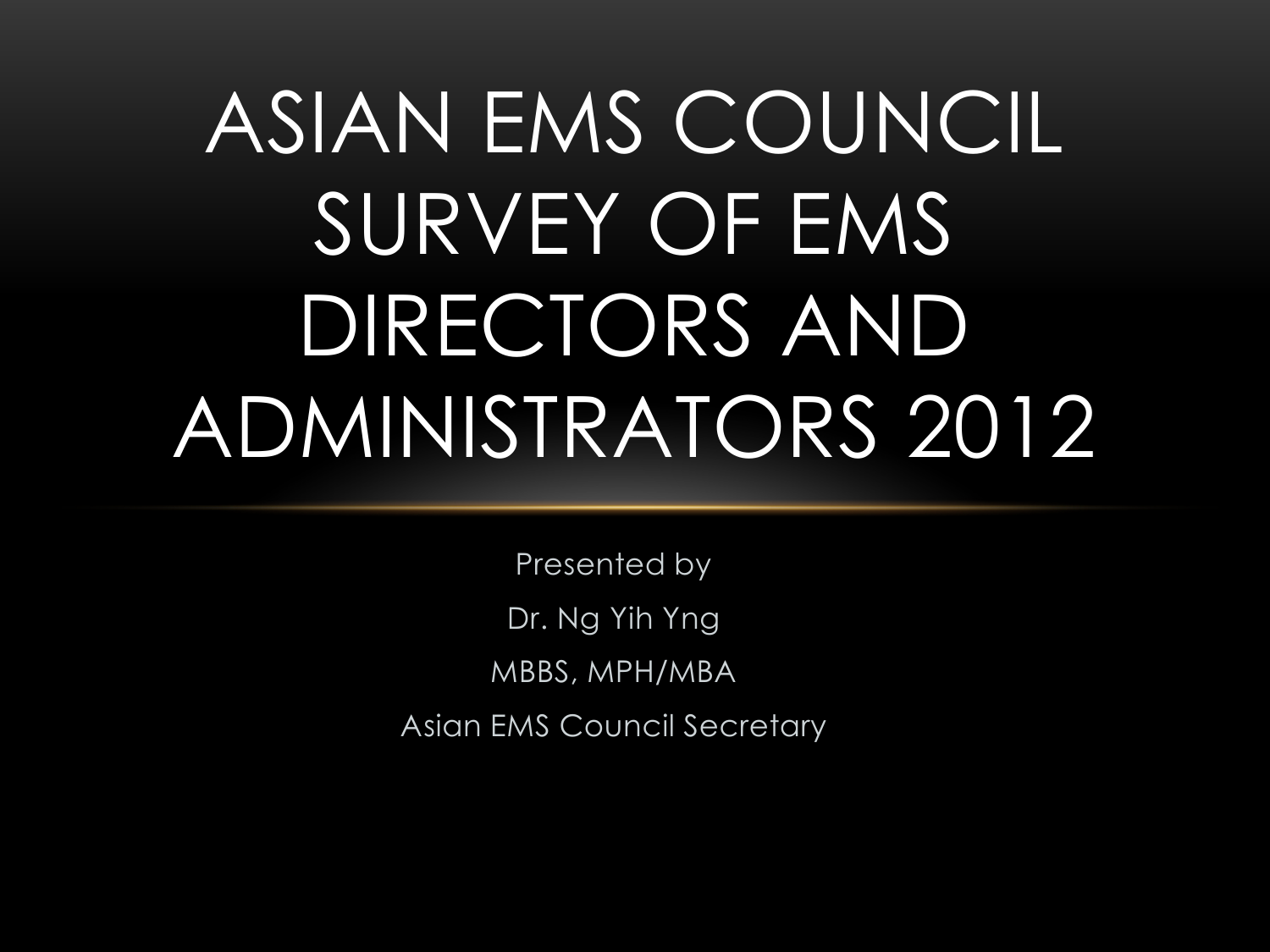# SCOPE

- Introduction
- Survey Method
- Findings
- Recommendations
- Conclusions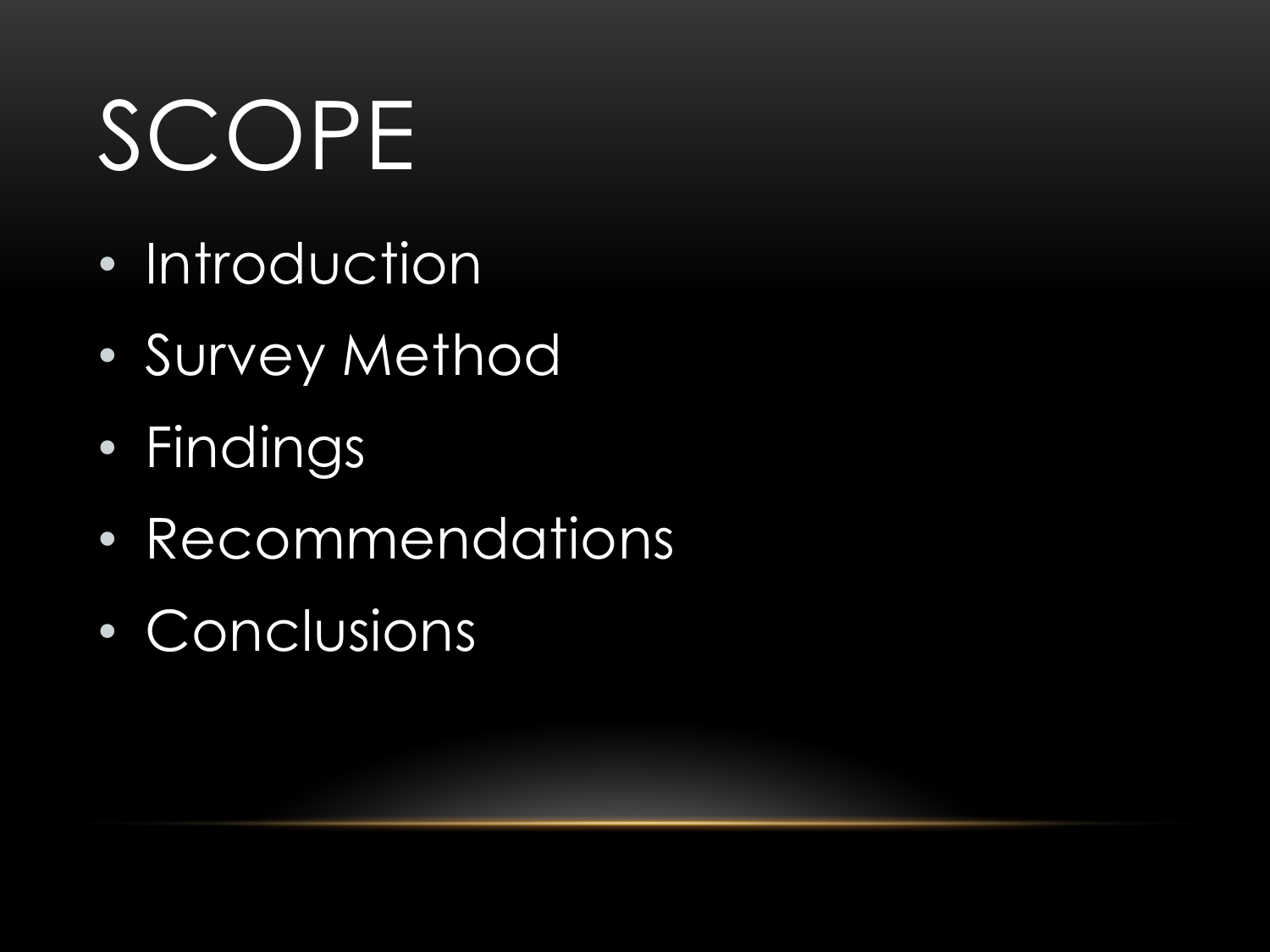# INTRODUCTION

- Asian EMS Council was started by a group of like-minded physicians from 8 countries in 2009 at an NAEMSP and Korean Society of Emergency Medicine meeting
- To promote EMS training, advocacy for better care and research
- $\bullet$  This is the  $7<sup>th</sup>$  meeting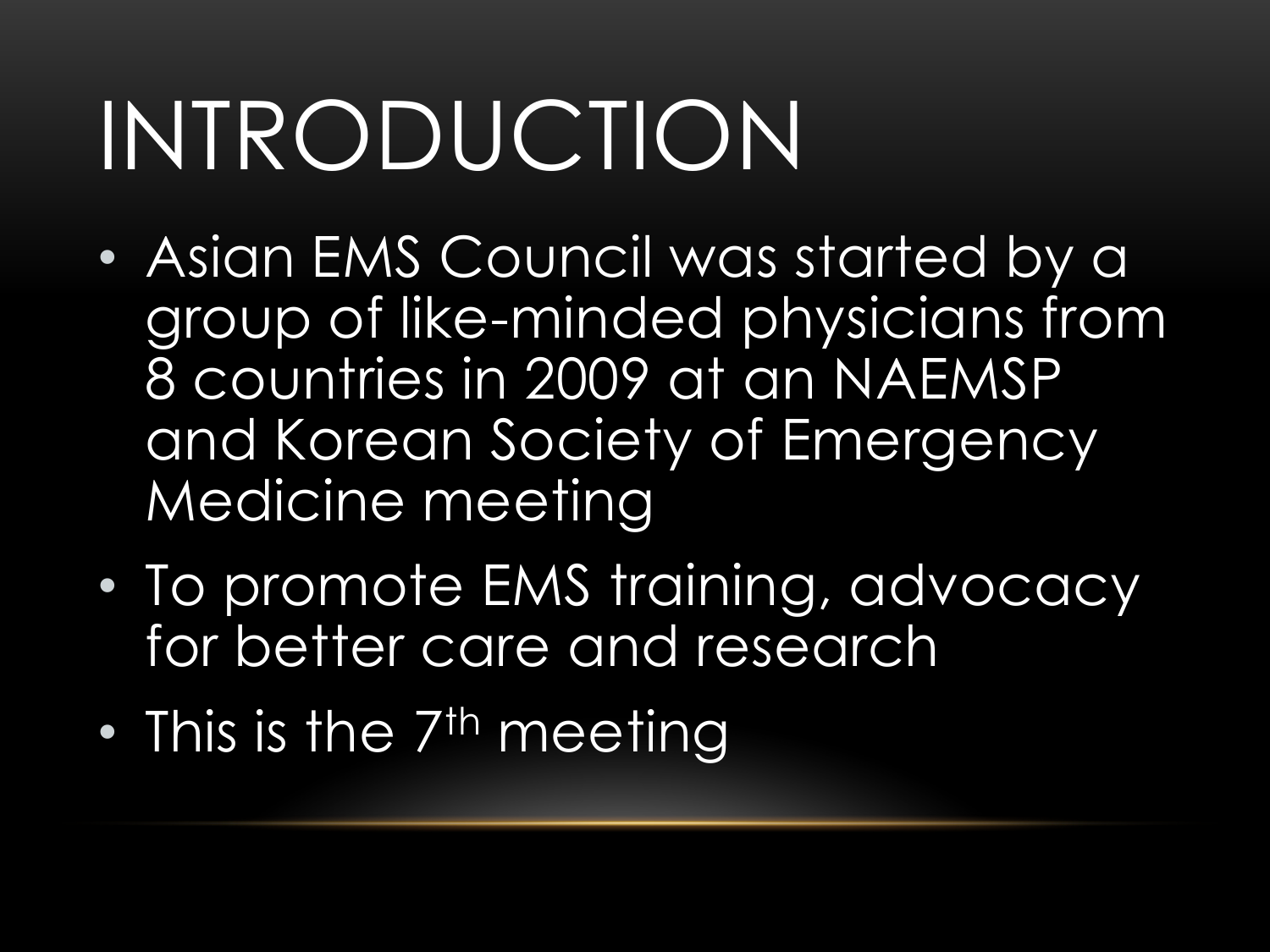## SURVEY METHODOLOGY

- Internet based survey sent out to 150 Asian EMS members in PAROS database over 4 months.
- Demographic data about country system collected
- Qualitative descriptions of top EMS issues collected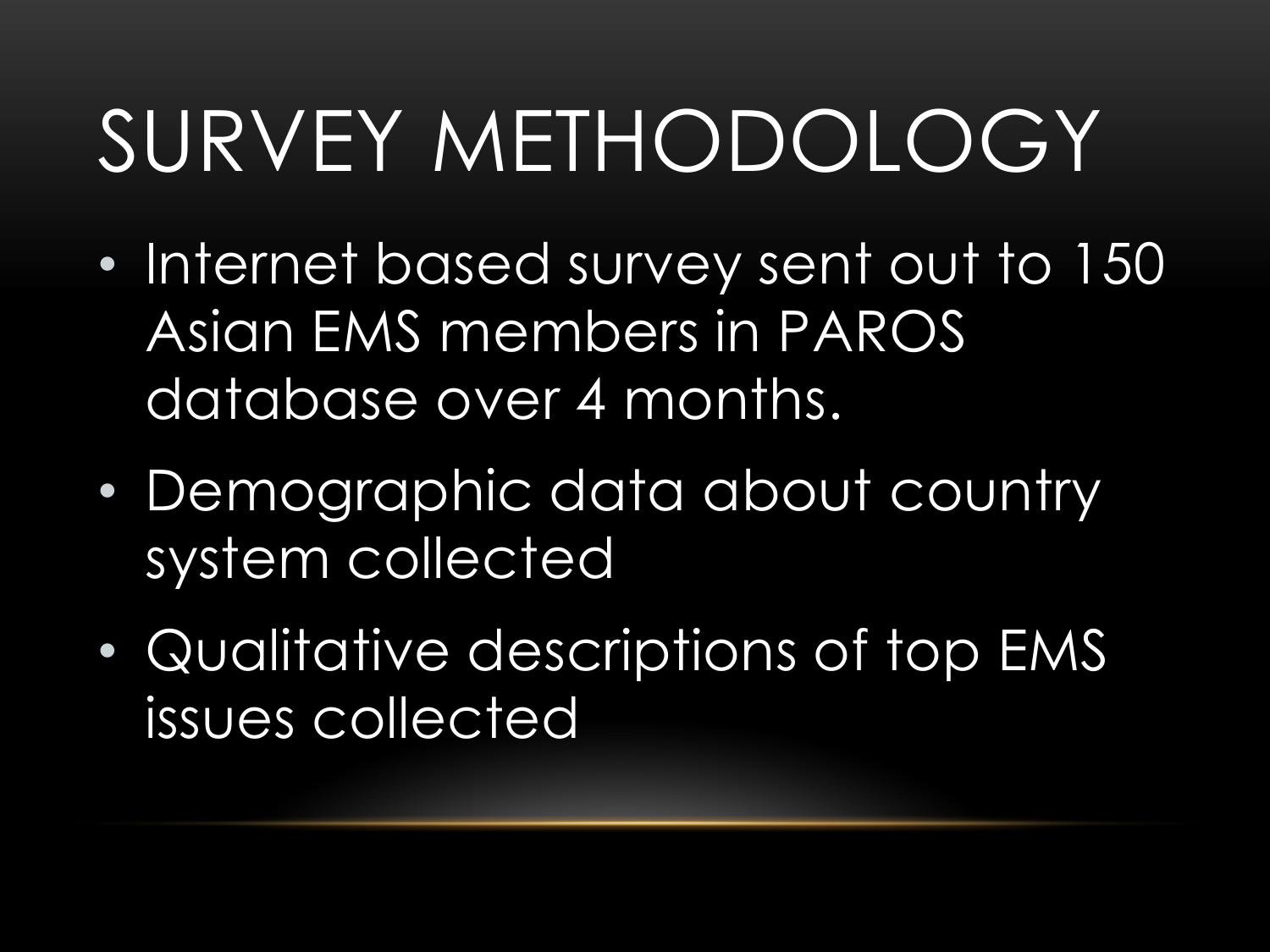# DEMOGRAPHICS<sup>®</sup>

| <b>Demographics</b>               |                      |             |
|-----------------------------------|----------------------|-------------|
| Length of EMS experience          | Years                | 7.5         |
| <b>EMS director reimbursement</b> |                      |             |
|                                   | Volunteer            | 44%         |
|                                   | <b>Cost Recovery</b> | 26%         |
|                                   | <b>Fullly paid</b>   | 30%         |
| EMS fee payment                   |                      |             |
|                                   | Free                 | 22 (81.5%)  |
|                                   | <b>Flat Fee</b>      | $3(11.1\%)$ |
|                                   | Tiered payment       | $1(3.7\%)$  |
|                                   | Fee for service      | $1(3.7\%)$  |
| Tiers of service                  |                      |             |
|                                   | 1 Tier               | 35%         |
|                                   | 2 Tiers              | 65%         |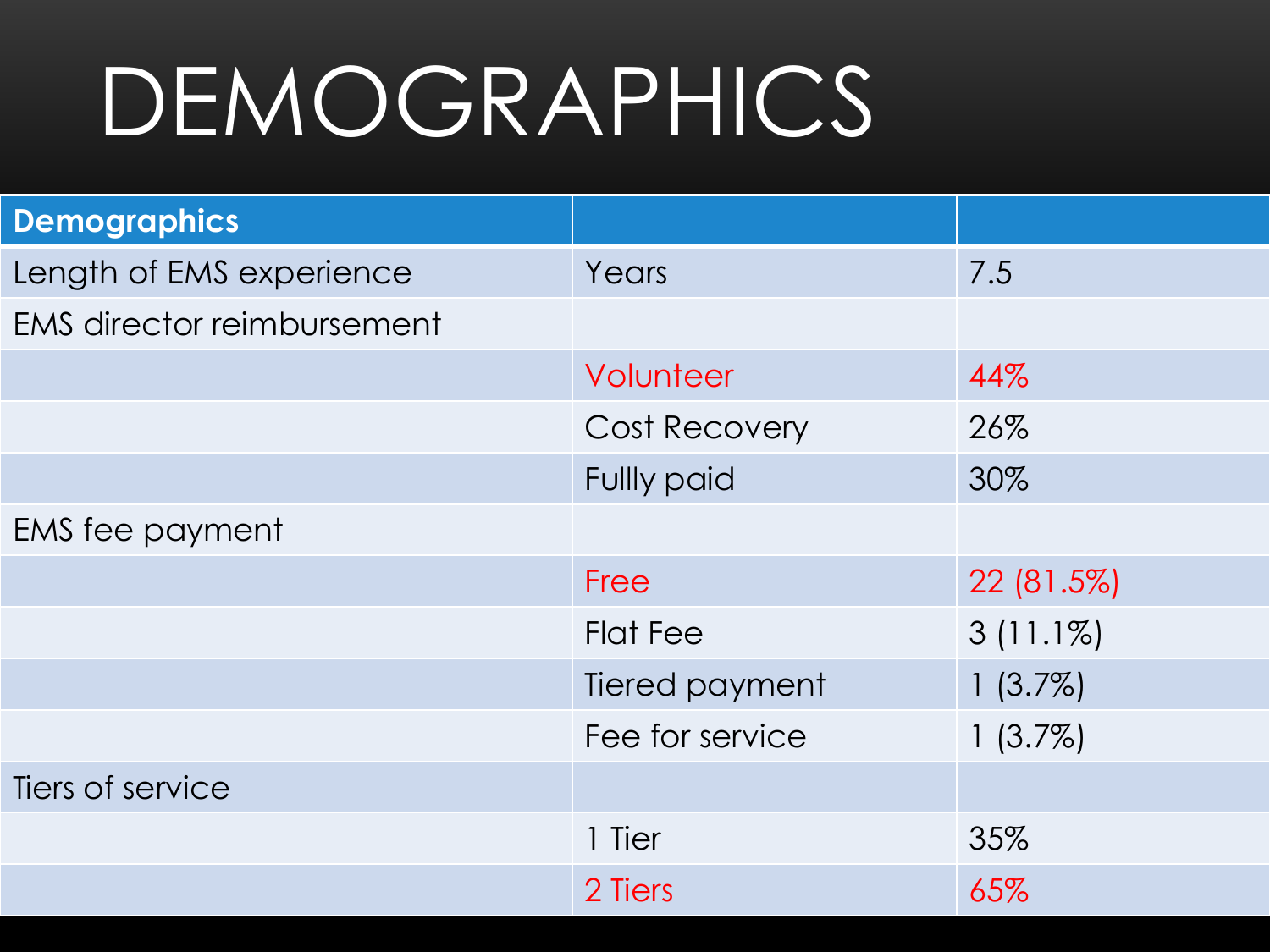# **DEMOGRAPHICS**

| <b>Demographics</b>        |                      |       |                |                 |
|----------------------------|----------------------|-------|----------------|-----------------|
| <b>EMS</b> base            | <b>Type</b>          |       |                | 1 Tier / 2 Tier |
|                            | <b>Fire</b>          |       |                | 10/2            |
|                            | Hospital             |       |                | 2/6             |
|                            | <b>EMS</b> base      |       |                | 3/0             |
| Geography                  |                      |       |                |                 |
|                            | Urban                |       |                | 85%             |
|                            | Urban/Suburban       |       |                | $7\%$           |
|                            | Urban/Rural          |       |                | $4\%$           |
|                            | Urban/Suburban/Rural |       |                | $4\%$           |
|                            |                      |       |                |                 |
| <b>EMS Skill level</b>     | EMT-B                | EMT-I | EMT-P          |                 |
| Most Common                | $\overline{6}$       | 15    | 3              |                 |
| <b>Highest Skill level</b> | $\overline{0}$       | 17    | $\overline{7}$ |                 |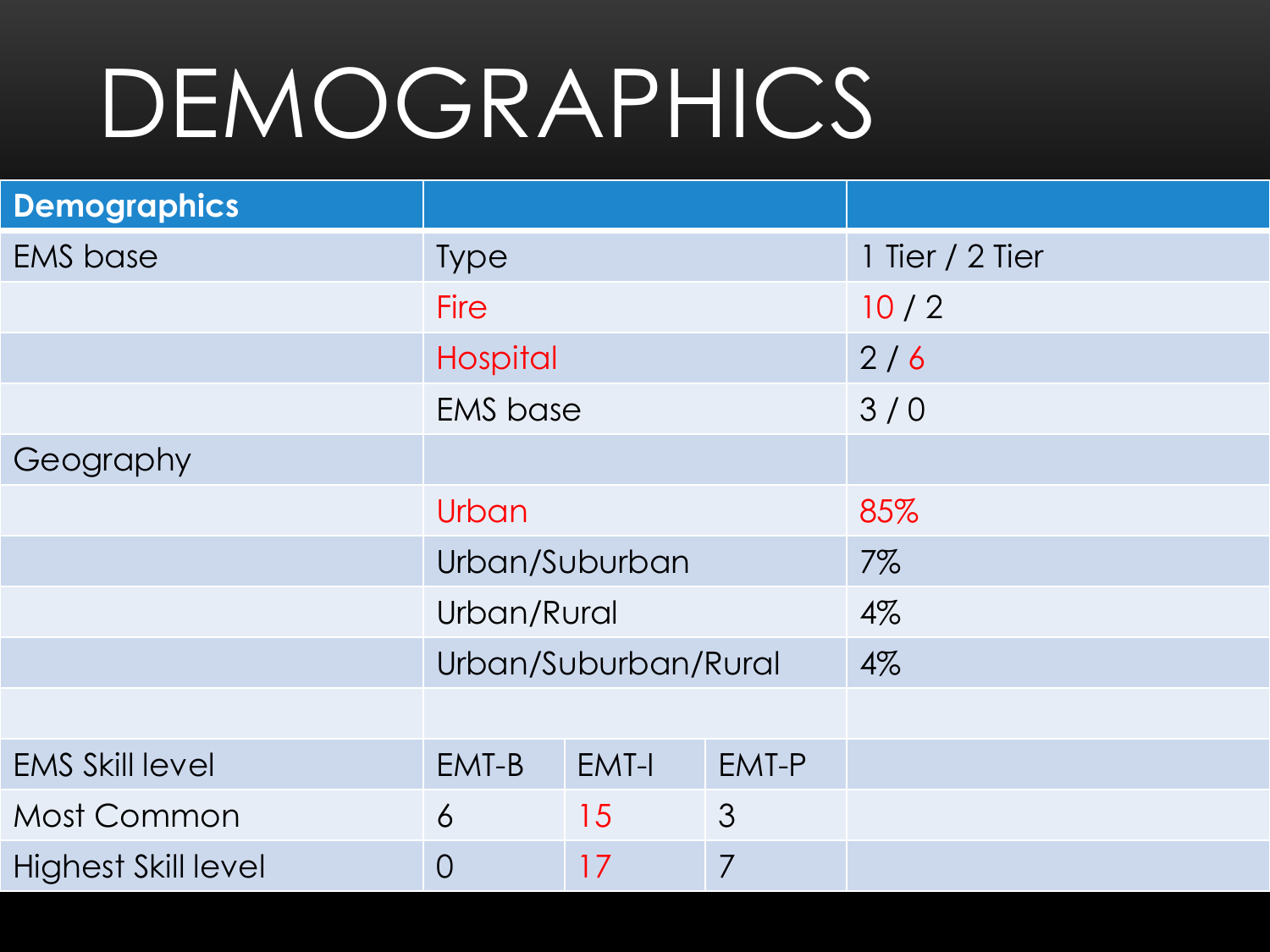#### RESPONDENTS BY COUNTRY



#### Respondents from 9 countries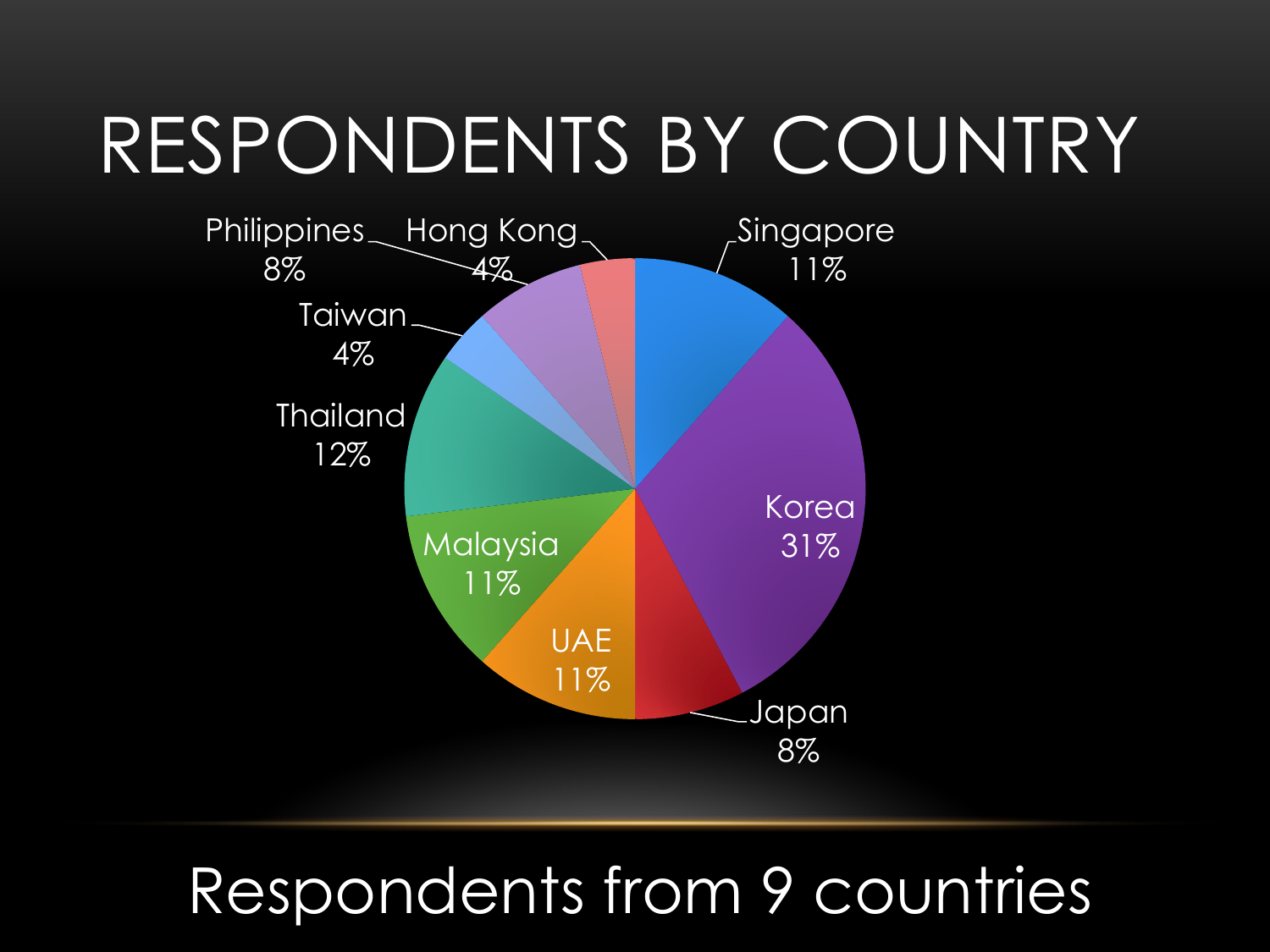### TOP 10 ISSUES IN ASIAN EMS

| S/N              | <b>Issue</b>                                     | <b>Score</b> |
|------------------|--------------------------------------------------|--------------|
| 1.               | Care Quality/Quality Assurance                   | 27           |
| 2.               | Training & Education Capacity/CME                | 22           |
| 3.               | <b>Finances</b>                                  | 19           |
| $\overline{4}$ . | Recruitment/Retention & Career Paths             | 17           |
|                  | <b>Public Perception/Pressure &amp; Politics</b> | 17           |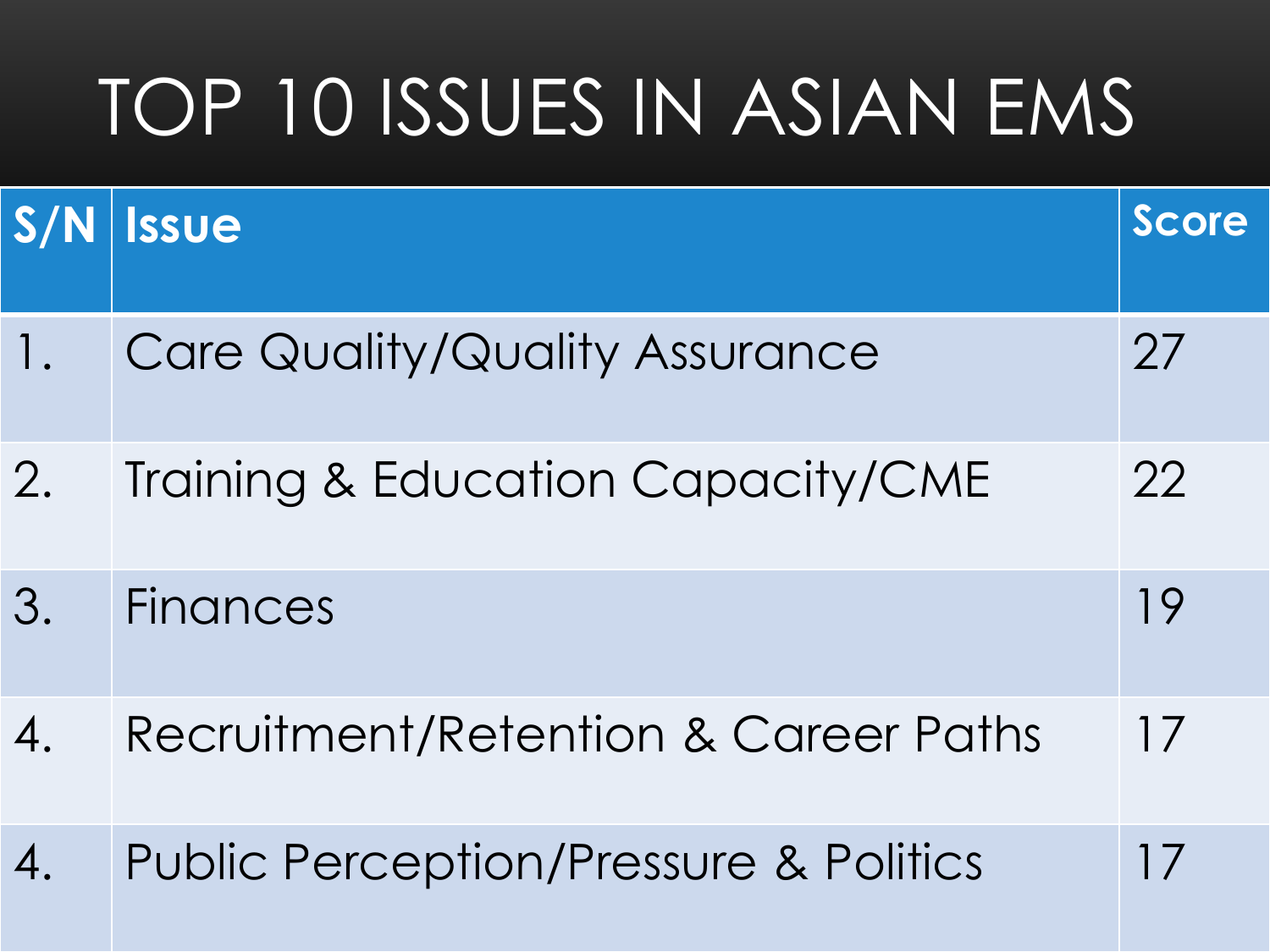### TOP 10 ISSUES IN ASIAN EMS

| S/N | <b>Issue</b>                                     | <b>Score</b> |
|-----|--------------------------------------------------|--------------|
| 6.  | <b>Research Culture</b>                          | 16           |
| 7.  | Training Standards/Accreditation                 | 14           |
| 8.  | Legal Framework                                  | 12           |
| 9.  | <b>Public Education/Community</b><br>Involvement | 10           |
| 10. | <b>Recognition for EMTs</b>                      | 9            |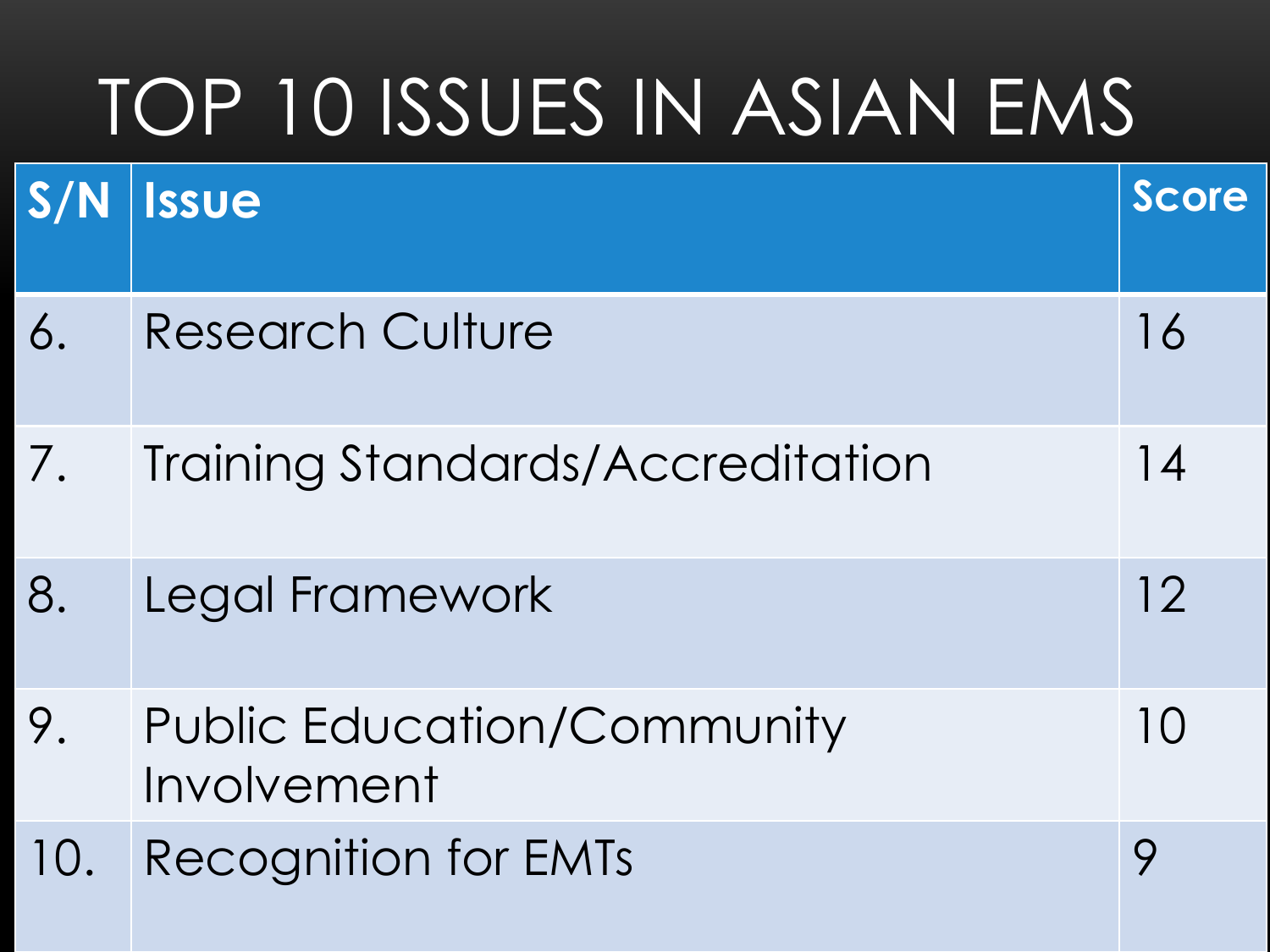- Inadequacy of training *instructors and facilities*"
- *No standardization* of EMS training
- "My hospital is private hospital and due to *limited EMT courses*, 1st priority is only for public hospital. So we train our staffs unofficially by invite. the outsourced instructors to run the course for us without certification."
- "Politicians had strong resistance to accept the 'downgrade' pledge target *call to arrival time*  from 12min to 20min for non-urgent cases"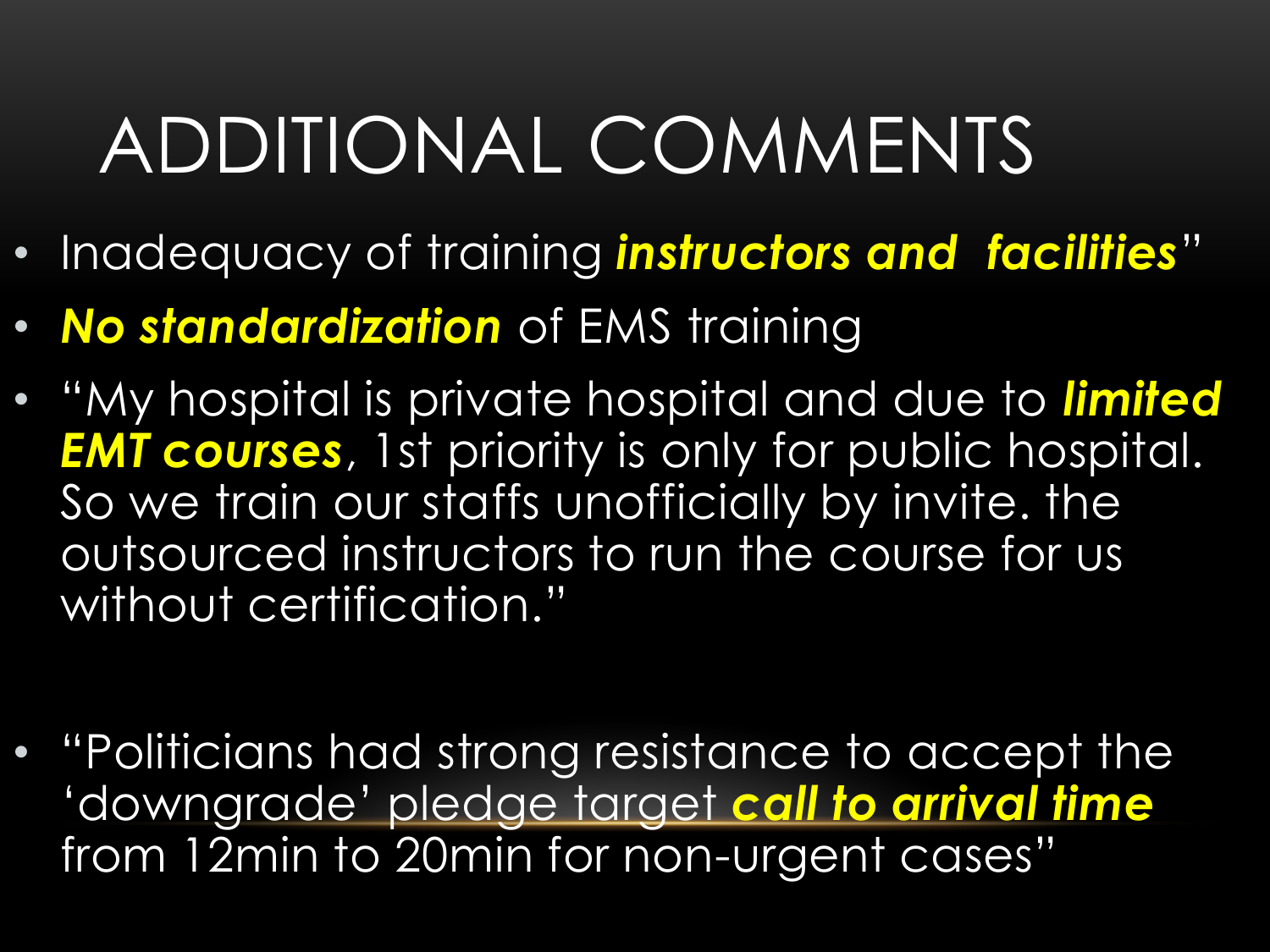- "Need to develop equipment that can be *locally sourced and sustainable*"
- "...Because most of (our) ambulance(s) have *only 2 crew*, we can't expect the high quality of prehospital care."

- "Difficulty in *conducting research* esp. RCT"
- "Paramedic *seen to be lower* than nurses"
- "No clear path for *career advancement*"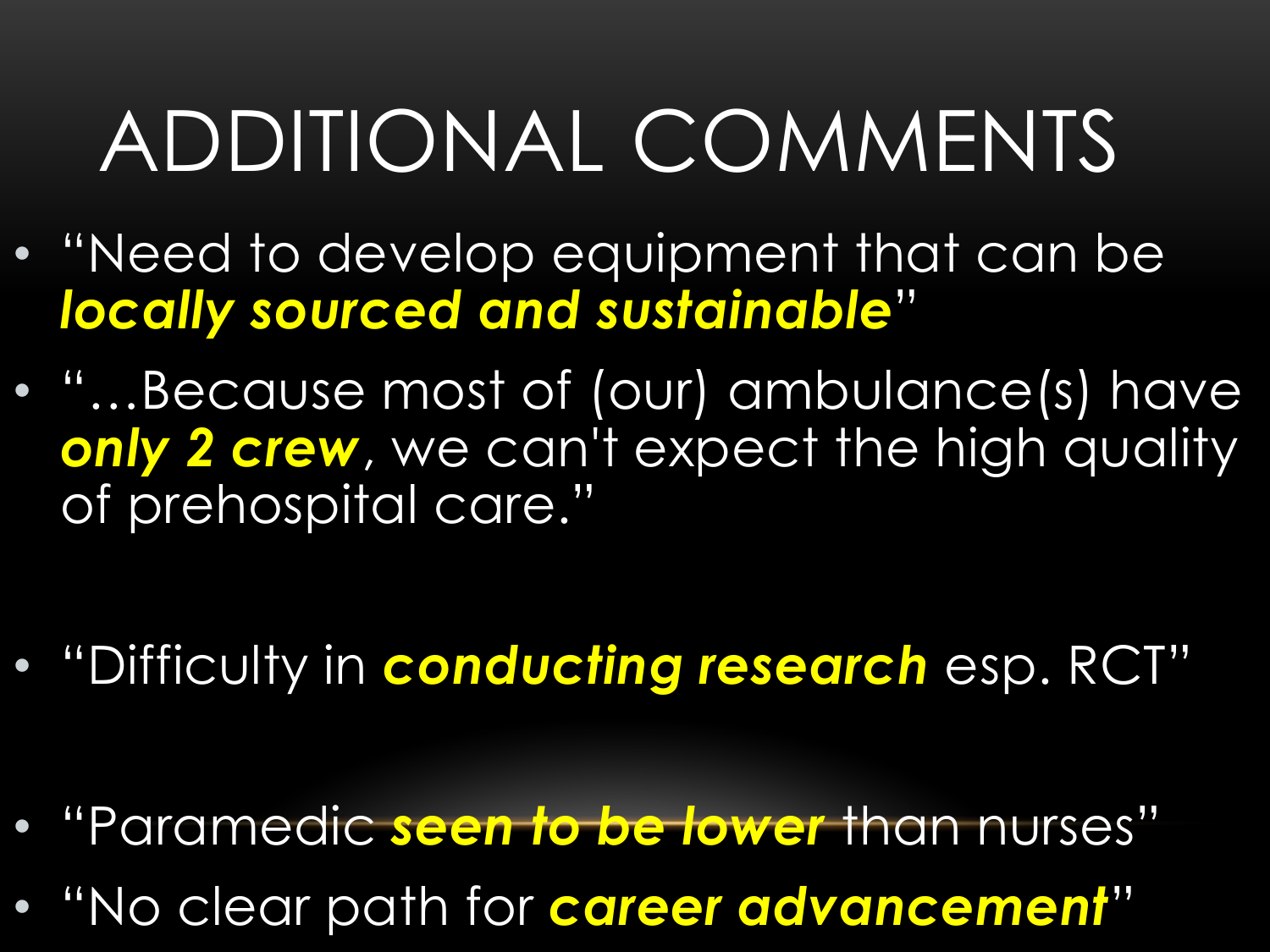#### WHAT ACTIVITIES TO ORGANISE?

|                          | <b>S/N Activity</b>                                                     | <b>Score</b>             |
|--------------------------|-------------------------------------------------------------------------|--------------------------|
|                          | Fellowships/Exchange programs                                           | 9                        |
| 2.                       | Research Workshop                                                       | $\overline{\phantom{a}}$ |
| 3.                       | <b>EMS provider courses</b>                                             | 6                        |
| $\boldsymbol{A}_{\cdot}$ | <b>EMS medical directors course</b>                                     | $\overline{4}$           |
| 5.                       | EMS standards course or discussion<br>on credentialing for EMS training | $\boldsymbol{A}$         |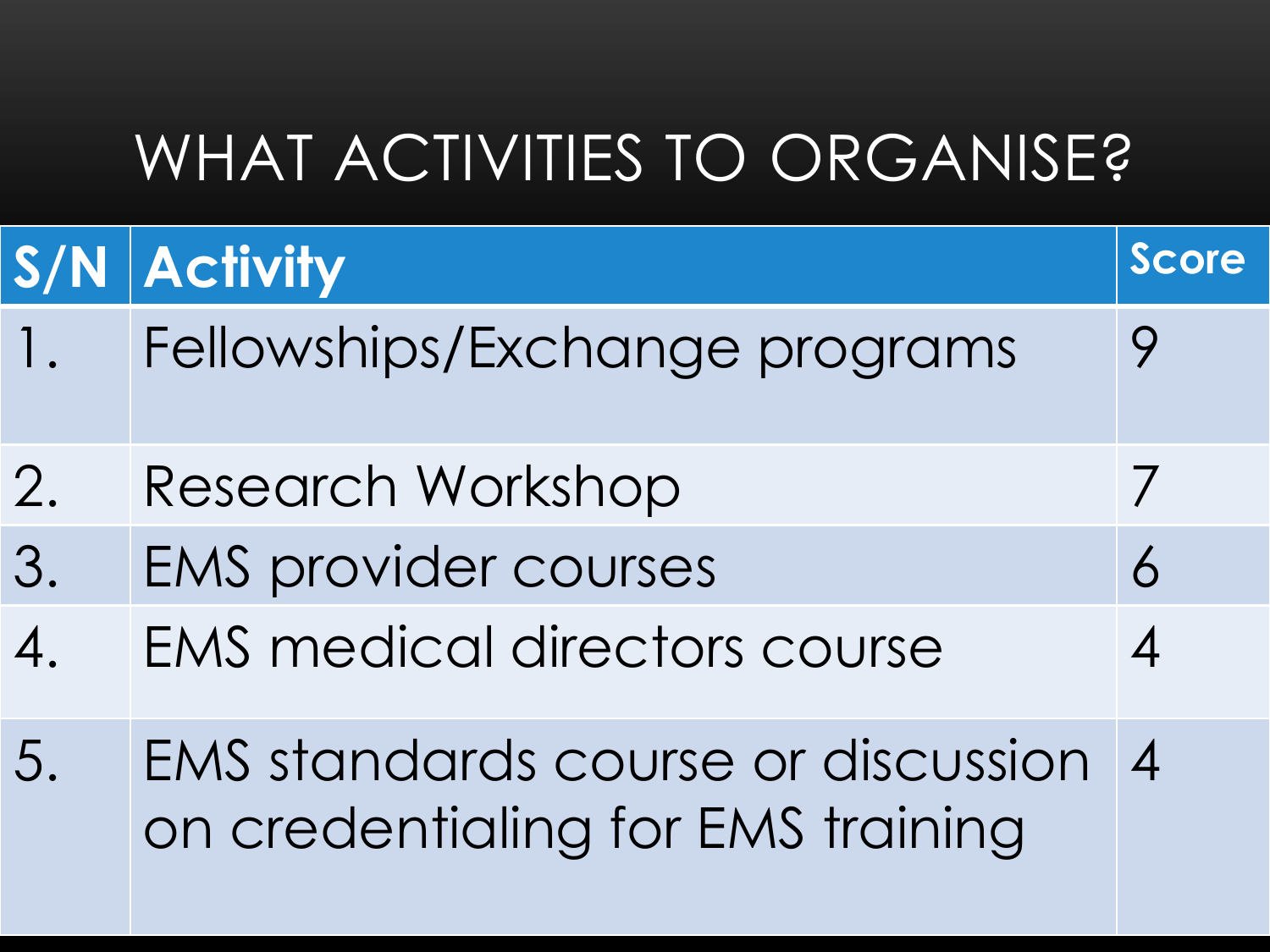- "EMT skill competition/demonstration"
- "Paramedic leadership workshop"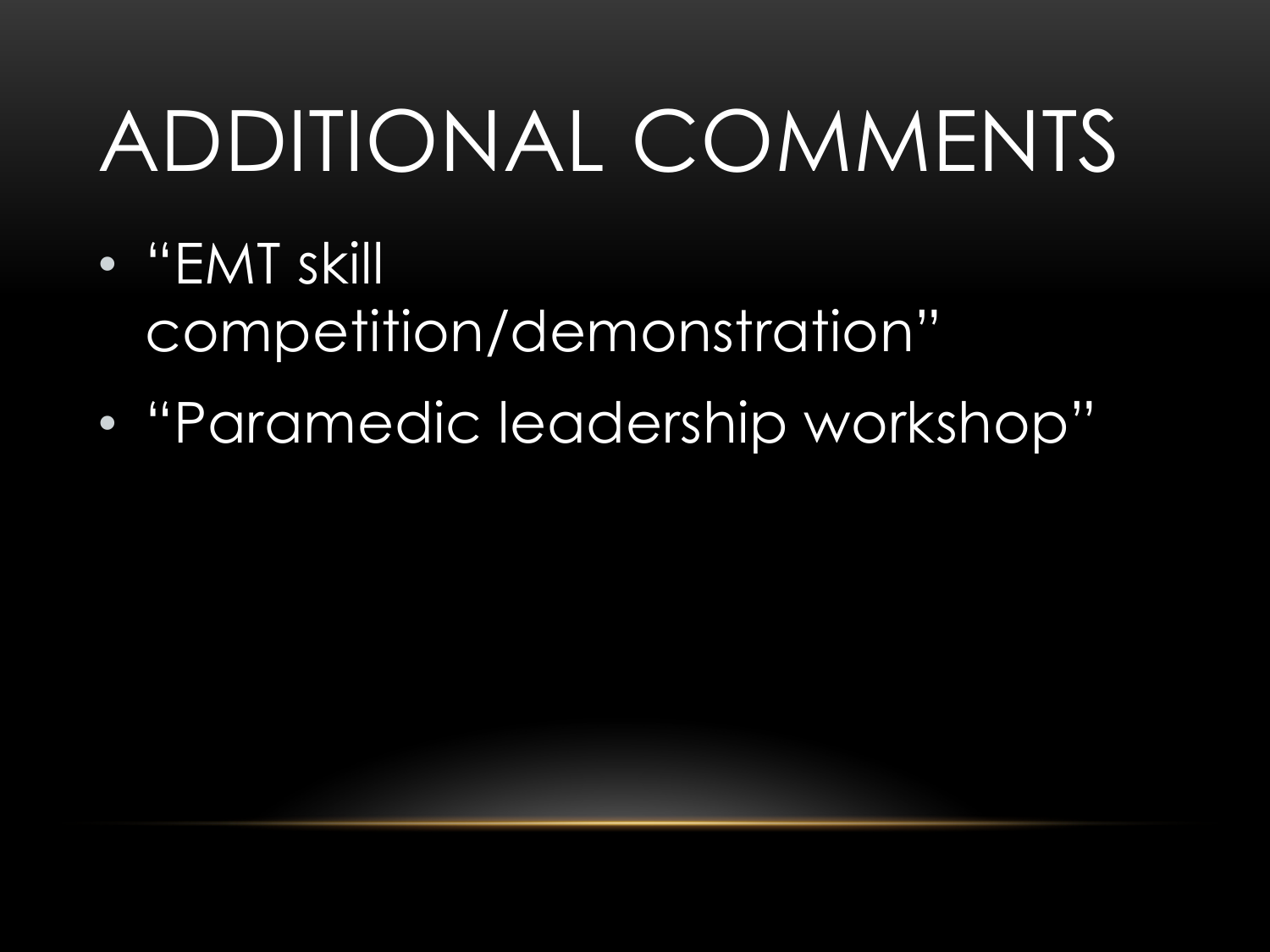### ISSUES TO ADVOCATE FOR?

|    | S/N Issue                           | Score |
|----|-------------------------------------|-------|
| 1. | Higher standards of care            | 12    |
| 2. | Evidenced based care                | 8     |
| 3. | <b>EMS</b> education                |       |
| 3. | Recognition for paramedics          |       |
| 5. | Platform for information exchange 2 |       |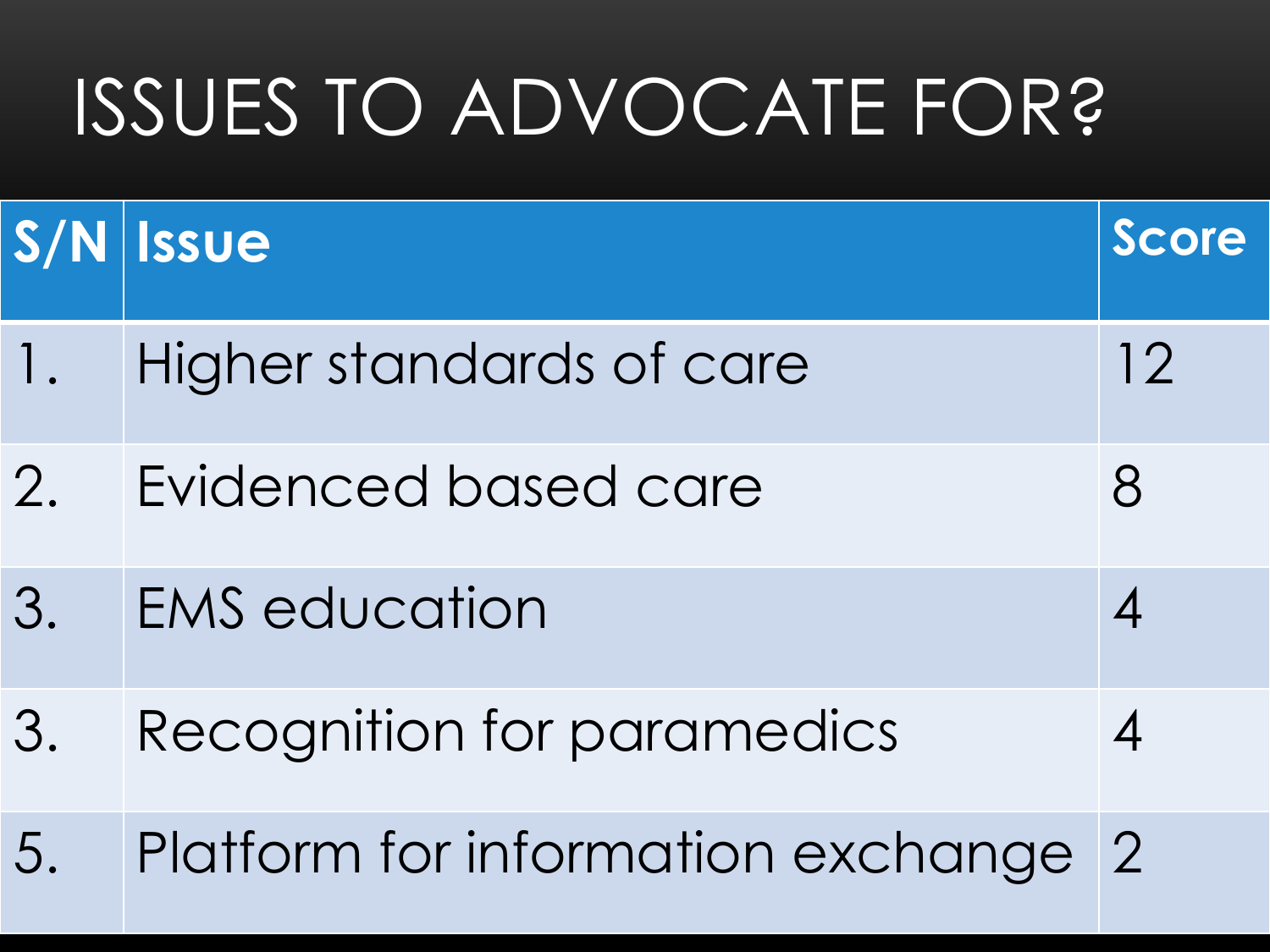- *Higher* standards of care vs *right* standards of care for the environment
- *Practical steps* to advance the EMS system from basic to a high-quality system
- *"Asian"* standards of care?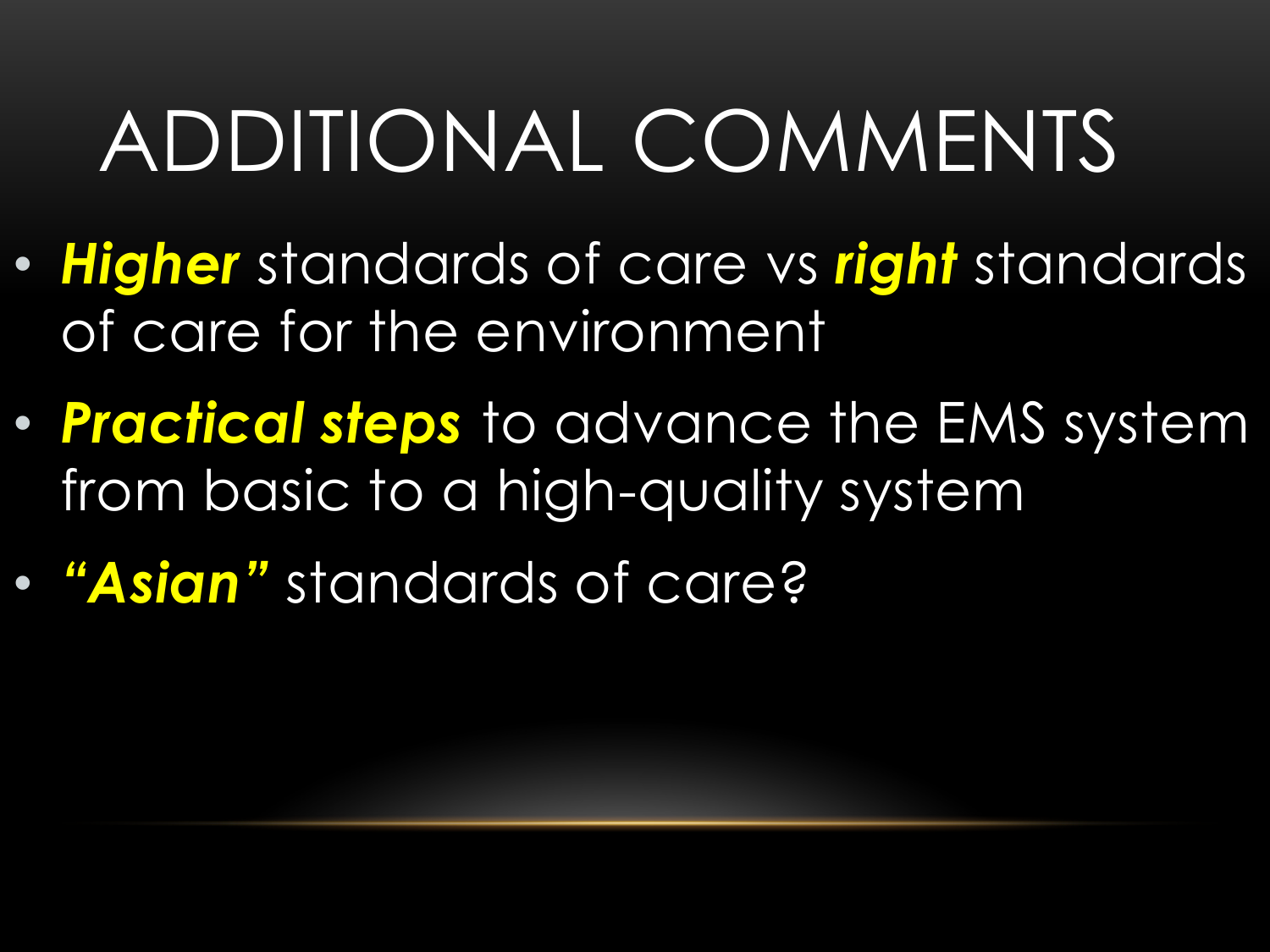- *Legal framework* for paramedic practice, including credentialing, enforcement
- "Elevate the *status of paramedic* to that of nursing or higher"

• "Recognition of the *EMS physician* as a profession"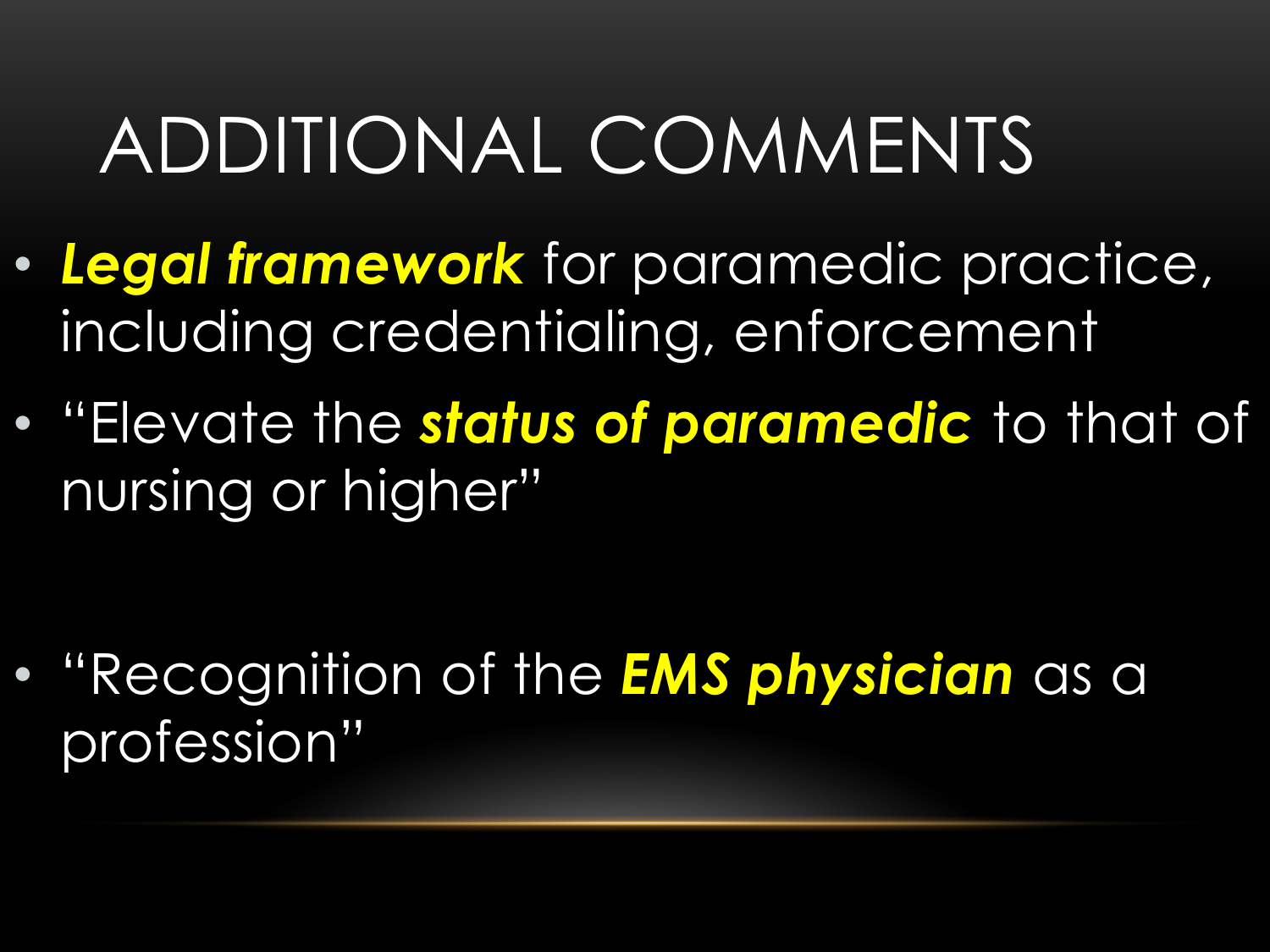#### HOW TO INCREASE VISIBILITY?

|                | S/N Issue                                     | Score          |
|----------------|-----------------------------------------------|----------------|
| $\mathsf{l}$ . | Create an Asian standard of care              |                |
| 2.             | Host an international/asian EMS<br>conference |                |
| 3.             | Promote EMS education                         | $\overline{5}$ |
| 4.             | Recognition for paramedics                    |                |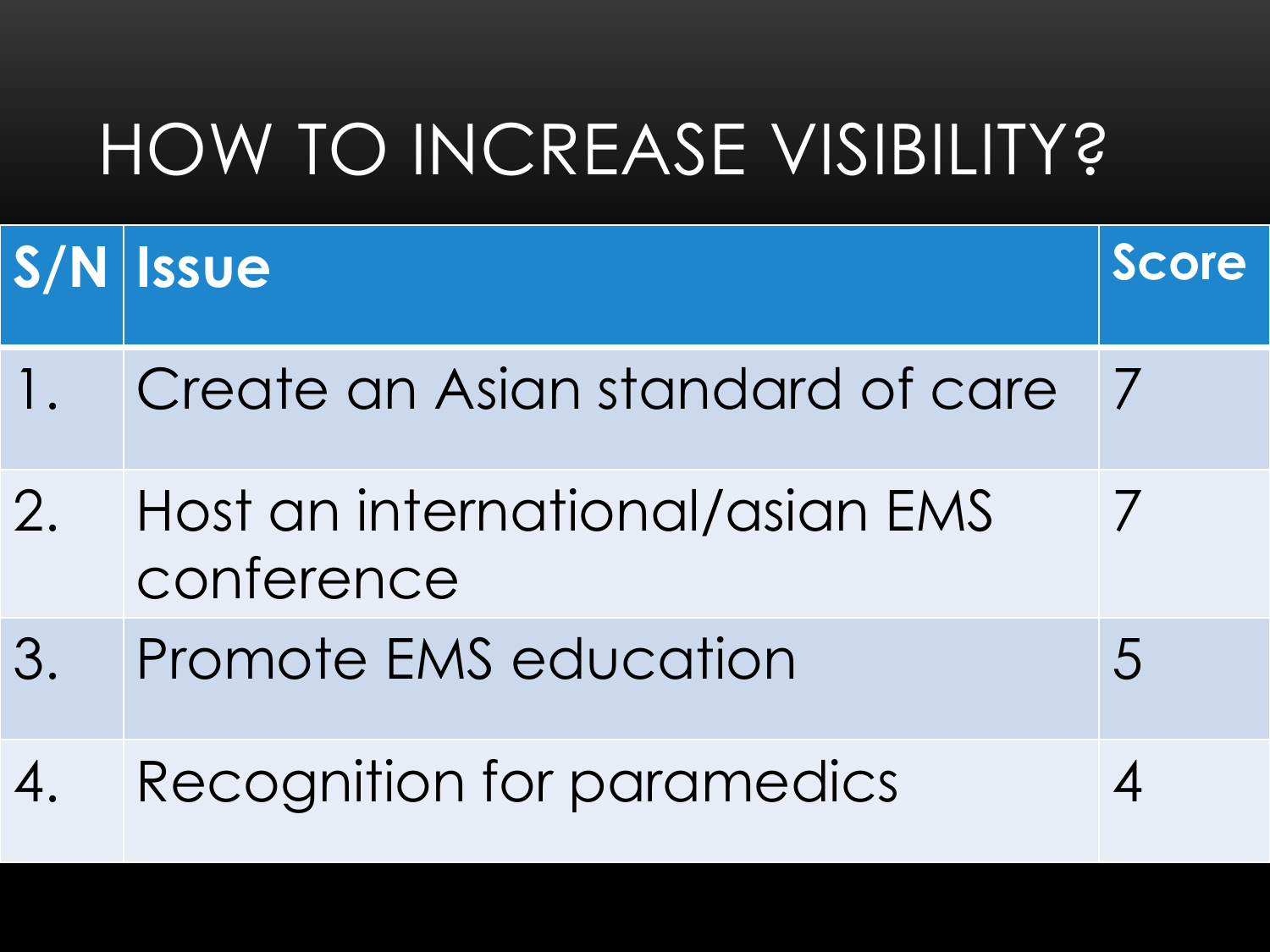- Promote Disaster Medicine Education
- Excellence in Clinical Research
- Collaborate with national govt agencies
- Co-brand with leading organisations